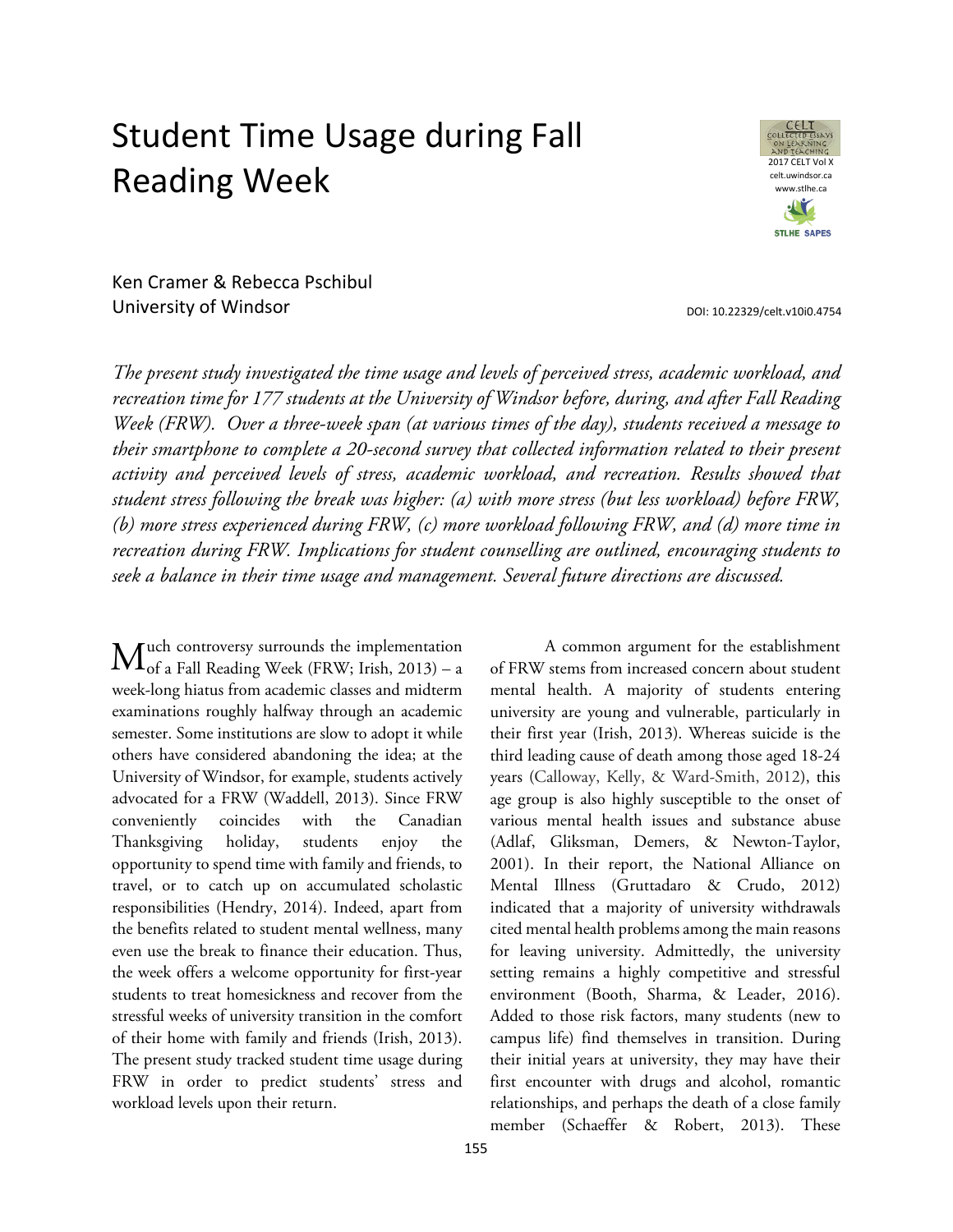experiences (in and of themselves) can prove highly challenging and mentally demanding. Many first-year students experience isolation and homesickness – potentially remedied by a much-needed mid-semester break. As Hendry (2014) noted, a break often means spending valuable time with supportive friends and family.

Alternatively, some research suggests that FRW is not especially beneficial to students, whose stress may not be linked to their studies. Declines in mental well-being may also be attributed to abusive relationships, bullying, and a family history of psychiatric disorders (Centers for Disease Control and Prevention, 2016; Schaeffer & Robert, 2013). For these reasons, a fall or winter reading week would be unlikely to lower the risks associated with impaired mental health. In fact, a week without classes (outside one's familiar routine) may actually be harmful, since a busy schedule can serve as a distraction from personal problems and the removal of a student's support network on campus may even put them at risk. In addition, some argue a week-long break is unfair since tuition is not suitably deducted to accommodate the reduced class time (Schaeffer & Robert, 2013); essentially, students are especially displeased with paying for a forced vacation. Likewise, granting students a full week from academic responsibilities – or at least their scheduled classes – would cut the semester short, proving detrimental when the semester only spans three to four months. Interestingly, the same argument is not made in response to Winter Reading Week (Hendry, 2014). Schaeffer and Robert (2013) underscored this point by stating that some students find it preposterous to assume the second semester was more stressful than the first, struggling to appreciate why the timeline in the Winter semester remains needlessly longer than in the Fall.

The present study focused on student time usage before, during, and after FRW, while assessing perceived student stress, academic workload, and recreation. Although a relatively new topic of study, we were guided by prior studies on student time management and stress, as they impact academic performance. In an earlier investigation, Tice and Baumeister (1997) conducted two longitudinal studies measuring stress levels and academic

achievement among students who procrastinated versus those who did not. Although procrastinators were less stressed at the beginning of the semester, those stress levels increased over time and eventually surpassed the stress of non-procrastinators. Furthermore, procrastinators received lower grades in comparison to non-procrastinators. More recently, Kennedy and Tuckman (2013) explored the influence of academic and social values, procrastination, and perceived school belongingness on academic performance. Results showed that procrastination positively affected students' social life during their first year of university, but negatively affected students' academic performance; worse too, procrastination was positively correlated with levels of student stress.

Moreover, Häfner, Oberst, and Stock (2014) conducted an experimental intervention to examine the effectiveness of short-term treatments to combat procrastination. They found that programs focusing on self-regulatory skills – even if applied for a short period of time – could significantly change students' study habits. Similarly, by measuring the success of the program aimed at limiting procrastination, Häfner, Stock, and Oberst (2015) compared stress levels between students in the control group to those who received the intervention. As expected, stress levels (and the likelihood to procrastinate) dropped measurably among the latter group.

## Present Study

The present study investigated the importance of effective student time usage across the FRW. With this knowledge, we offer strategies for effective time usage with the goal of improving students' academic outcomes. For first-year students with broad expectations for their university experience, these findings may provide encouragement and reassurance to attendants at student-focussed workshops, as relayed by peers, counsellors, or first-year instructors. By acquiring new strategies for effective time usage during FRW, students have the potential to transform into more productive, efficient individuals better equipped to cope with stressful life events that occur both during and following their academic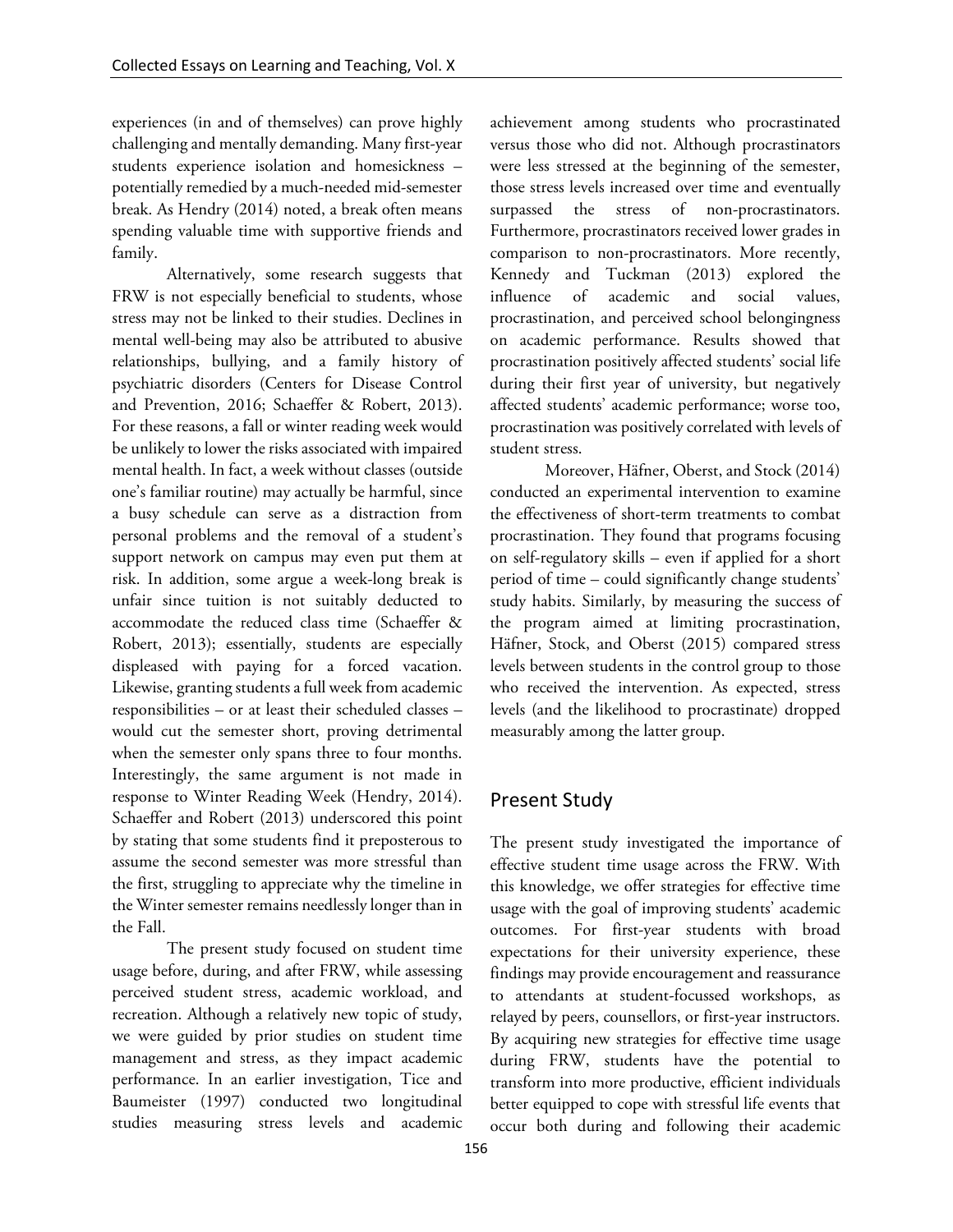careers. Given the equivocal viewpoints on the utility of FRW, we advance two competing hypotheses in our prediction of student stress levels following the break. Based on Hendry (2014), who identified key student stressors throughout an academic year (e.g., term paper volume and exam stress) and foresaw several benefits of a mid-semester break, we hypothesized that students who spend more time recreating and less time devoted to academic workload should return to school with lower stress. Alternatively, based on Schaeffer and Robert (2013), who argued that a mid-semester break would be disruptive to student routines and even restrict access to their support network during the hiatus, we hypothesized that students who spend less time recreating and more time devoted to academic workload should return to school with lower stress.

# Method

### Participants

Approximately 2350 undergraduate students (across all years and faculties) at the University of Windsor received an electronic invitation to their university email from the Registrar's Office to participate in the study for entry into a draw for one of five \$100 gift cards to the university bookstore; the initial sample who agreed to participate included 177 undergraduates (144 or 81% female). There were 45 (25%) from the first year, 26 (15%) from the second year, 54 (31%) from the third year, and 51 (29%) from the fourth year. Students were registered in seven aculties and majors but were concentrated chiefly within Social Sciences (41%), Sciences (22%), Arts and Humanities (15%), and Nursing (7%). Most students were Caucasian (66%), followed by Asian (11%), Arab (6%), African (5%), and Other (11%). Sample attrition in student responses occurred as the study progressed: before reading week  $(N_{before} = 167)$ , during reading week  $(N_{during} = 136)$ , and after reading week (*Nafter* = 117).

## Procedure

After completion of the demographics measures (gender, age, marital status), participants were told they could earn a ballot at each opportunity they completed a 20-second survey on their smartphone app (*Metric Wire, www.metricwire.com*), inviting them to describe their current activity, and indicate using a pulldown menu their perceived ratings (on a 5-point Likert scale, from  $1 =$  "not at all" to  $5 =$  "to a great extent") of their current level of school workload, stress, and recreation. Students' smartphones were contacted three random times daily (mornings: 9am-12pm; afternoons: 12pm-3pm; and evenings: 6pm-9pm), beginning the Monday of the week prior to the start of FRW, and continuing until the Sunday of the week following FRW (a continuous 21-day period).

# Results

Data from each of the three weeks (before, during, and after FRW) were compared so as to assess the overall level of workload, stress, and recreation in the respective time periods. This was calculated (for example) based on an average for all instances of stress ratings submitted during FRW. Before evaluating the hypotheses, we first considered the presence of differential reports by sex, but found none (*p*s > .05) when evaluating age, and each of the workload, stress, and recreation summary variables. We did uncover a significant correlation between student age and stress levels after FRW,  $r(126) = -.227$ ,  $p = 0.010$ ; when further divided by year in school, both first- and fourth-year students (*M*s = 4.21 and 4.12 respectively) reported significantly less stress following FRW compared to both second and third year students ( $Ms = 5.39$  and 5.41 respectively);  $F(3, 1)$  $123$ ) = 4.87,  $p = 0.003$ ,  $R^2 = 0.11$ .

Examination of the correlation matrix of workload, stress, and recreation for each of the three periods (before, during, and after FRW; see Table 1) showed several significant relations. Follow-up regressions showed that workload predicted stress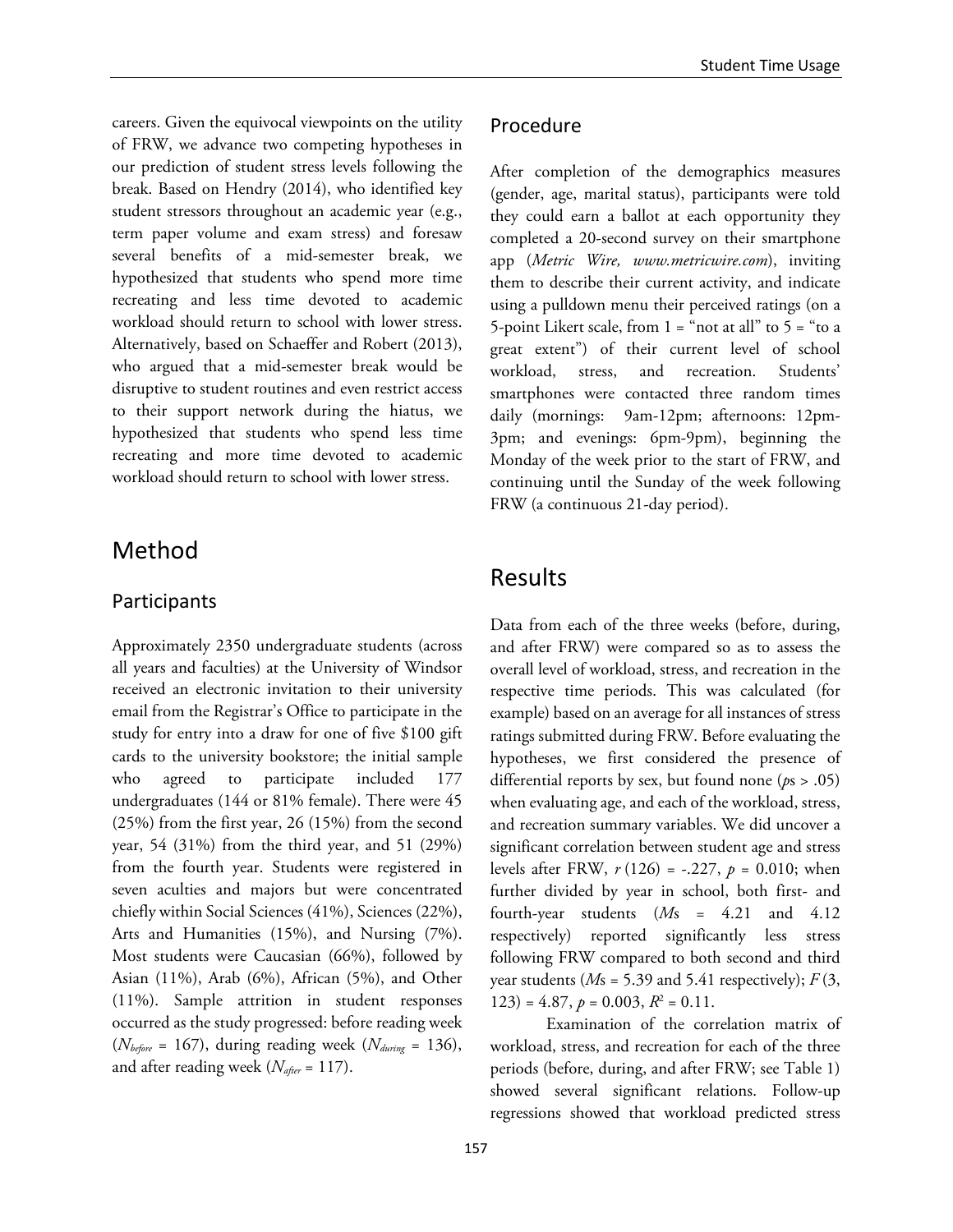levels at each unique time-period (workload before FRW predicted stress before FRW), but even across time periods so that workload before FRW predicted stress during FRW but not stress after FRW. Recreation levels were largely random and could not be predicted by stress or workload, with the exception of a modest positive relation between stress-during and recreation-during FRW (*r* = 0.21); and between stress after FRW and recreation during FRW  $(r = 0.22)$ . It is noteworthy too that within any summary variable (stress, for instance), predictions were significant and moderate-to-strong over time. That is, stress before FRW predicted both stress during and stress after FRW; and stress during FRW predicted stress after FRW. This pattern was similarly observed for both the workload and recreation variables.

To evaluate changes in workload, recreation, and stress over the 3-week period, a series of repeated measures analyses of variance (RANOVAs) were conducted, starting presently with the three workload variables. Using a Greenhouse-Geisser correction for sphericity  $(\chi^2 (2) = 30.13, p < 0.001)$ , results showed a significant omnibus test,  $F(2, 187) = 7.30$ ,  $p =$ 0.002. Follow-up paired t-tests showed a significant decrease in workload from before FRW (*M* = 5.47, *SD* = 1.94) to during FRW ( $M = 4.90$ , *SD* = 2.02), *t* (135) = -4.08,  $p < 0.001$ ,  $R^2 = 0.11$ ; no change from before FRW to after FRW  $(M = 5.33, SD =$ 2.04,  $p = 0.375$ ), but a significant increase from during FRW to after FRW,  $t(123) = 2.10$ ,  $p = 0.038$ ,  $R^2$  = 0.03; generally, participants' workload dropped during FRW and then returned to their pre-FRW levels after FRW.

#### Table 1

|                                  | Before Reading Week |         | During Reading Week |         | After Reading Week |         |         |       |       |
|----------------------------------|---------------------|---------|---------------------|---------|--------------------|---------|---------|-------|-------|
|                                  | $W-1$               | $S-1$   | $R-1$               | $W-2$   | $S-2$              | $R-2$   | $W-3$   | $S-3$ | $R-3$ |
|                                  |                     |         |                     |         |                    |         |         |       |       |
| 1. Before Reading Week $(N=164)$ |                     |         |                     |         |                    |         |         |       |       |
| Workload                         | 1.0                 |         |                     |         |                    |         |         |       |       |
| <b>Stress</b>                    | $0.54*$             | 1.0     |                     |         |                    |         |         |       |       |
| Recreation                       | 0.07                | $-0.3$  | 1.0                 |         |                    |         |         |       |       |
|                                  |                     |         |                     |         |                    |         |         |       |       |
| 2. During Reading Week (N=136)   |                     |         |                     |         |                    |         |         |       |       |
| Workload                         | $0.67*$             | $0.33*$ | 0.06                | 1.0     |                    |         |         |       |       |
| <b>Stress</b>                    | $0.41*$             | $0.43*$ | 0.12                | $0.59*$ | 1.0                |         |         |       |       |
| Recreation                       | 0.08                | 0.02    | $0.74*$             | 0.16    | $0.21*$            | 1.0     |         |       |       |
|                                  |                     |         |                     |         |                    |         |         |       |       |
| 3. After Reading Week (N=117)    |                     |         |                     |         |                    |         |         |       |       |
| Workload                         | $0.40*$             | 0.18    | 0.21                | $0.67*$ | $0.47*$            | 0.30    | 1.0     |       |       |
| <b>Stress</b>                    | $0.13*$             | $0.27*$ | 0.14                | $0.26*$ | $0.49*$            | $0.22*$ | $0.45*$ | 1.0   |       |
| Recreation                       | 0.05                | $-0.00$ | $0.42*$             | 0.01    | 0.02               | $0.56*$ | 0.00    | 0.11  | 1.0   |
|                                  |                     |         |                     |         |                    |         |         |       |       |
| Mean                             | 5.47                | 4.62    | 3.38                | 5.04    | 4.25               | 3.64    | 5.39    | 4.79  | 2.96  |
| <b>Standard Deviation</b>        | 2.02                | 1.77    | 1.74                | 2.10    | 1.75               | 1.71    | 2.02    | 1.94  | 1.50  |

 $*$   $p < 0.05$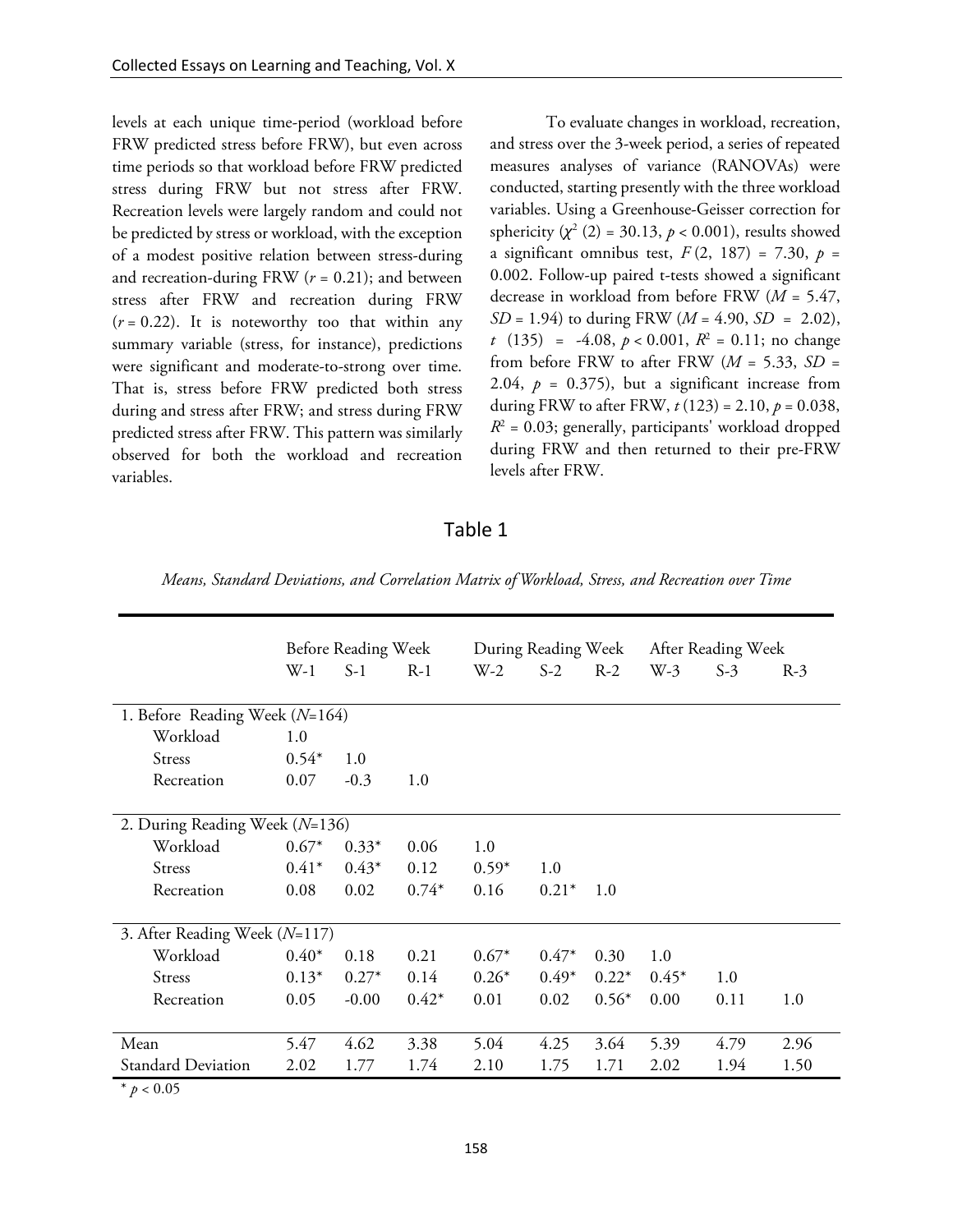Additionally, a RANOVA of the three stress variables, using a Greenhouse-Geisser correction for sphericity  $(\chi^2 \ (2) = 11.76, \ p = 0.003)$ , showed a significant omnibus test,  $F(2, 209) = 7.20$ ,  $p = 0.001$ ,  $R^2$  = 0.06. Follow-up paired t-tests showed a marginal decrease in stress from before FRW (*M* = 4.47, *SD* = 1.62) to during FRW (*M* = 4.18, *SD* = 1.70), *t* (135)  $= -1.94$ ,  $p = 0.055$ ,  $R^2 = 0.03$ ; no change from before FRW to after FRW (*M* = 4.85, *SD* = 1.94, *p* = 0.08), but a significant increase from during FRW to after FRW,  $t(123) = 3.09$ ,  $p = 0.038$ ,  $R^2 = 0.07$ ; similarly, participants' stress levels dropped during FRW and then after FRW returned to pre-FRW levels.

Finally, a RANOVA of the three recreation variables, using a Greenhouse-Geisser correction for sphericity  $(\chi^2 \ (2) = 16.54, \ p \ < 0.001)$ , showed a significant omnibus test,  $F(2, 205) = 14.11$ ,  $p \le$ 0.001,  $R^2$  = 0.12. Follow-up paired t-tests showed a significant increase in recreation from before FRW (*M* = 3.29, *SD* = 1.47) to during FRW (*M* = 3.64, *SD*  $= 1.71$ , *t* (136) = 3.48, *p* = 0.001,  $R^2 = 0.08$ ; a significant decrease from before FRW to after FRW  $(M = 3.01, SD = 1.53), t(116) = -2.09, p = 0.039, R^2$ 

= 0.04; but a significant decrease from during FRW to after FRW,  $t(124) = -5.45$ ,  $p < 0.001$ ,  $R^2 = 0.19$ ; once again, participants' recreation levels dropped during FRW and then returned to their pre-FRW levels after FRW.

To evaluate our competing hypotheses and predict student stress levels following FRW based on how time was spent before and during FRW, we employed a multiple linear regression with stepwise variable entry (see Table 2); the final model explained 49% of the variance,  $F(5, 110) = 21.01$ ,  $p < 0.001$ ; based on the following five predictors: stress-during, workload-after, workload-before, stress-before (β  $= 0.207$ ,  $p = 0.021$ ), and recreation-during FRW ( $\beta =$ 0.156,  $p = 0.030$ ). In other words, student stress following reading week was higher: with more stress but less workload prior to reading week, more stress and more recreation time during reading week, and more workload following FRW. As such, these results support the second (and not the first) hypothesis that greater recreation and less workload prior to FRW augment student stress levels following the FRW.

| anie |  |  |
|------|--|--|
|------|--|--|

|                         | Model-1              | Model-2             | Model-3               | Model-4            | Model-5           |
|-------------------------|----------------------|---------------------|-----------------------|--------------------|-------------------|
| Predictor               | $B$ (SE) $\beta^+$   | $B$ (SE) $\beta$    | $B$ (SE) $\beta$      | $B$ (SE) $\beta$   | $B$ (SE) $\beta$  |
| Stress-DRW <sup>+</sup> | $0.63(0.09) 0.55***$ |                     |                       |                    |                   |
| Work-ARW                | $0.50(0.09) 0.40**$  | $0.32(0.08) 0.34**$ |                       |                    |                   |
| Work-BRW                | $0.54(0.10) 0.47**$  | $0.38(0.08)0.41**$  | $-0.24(0.08) -0.24**$ |                    |                   |
| Stress-BRW              | $0.47(0.10) 0.41**$  | $0.41(0.08)0.44**$  | $-0.34(0.09) -0.34**$ | $0.25(0.11) 0.21*$ |                   |
| Rec-DRW                 | $0.46(0.10) 0.40**$  | $0.37(0.08)0.39**$  | $-0.33(0.09) -0.33**$ | $0.25(0.11) 0.21*$ | $0.18(0.08)0.16*$ |
| $R^2$                   | 0.303                | 0.398               | 0.441                 | 0.466              | 0.488             |
| $F(\Delta R^2)$         | 49.65(0.303)         | 17.70 (0.094)       | 8.58(0.043)           | 5.30(0.025)        | 4.82(0.022)       |

*Regression Analysis Predicting Student Stress Following Reading Week*

 $*$   $p < 0.05$ ;  $**$   $p < 0.001$ 

 $B$  denotes raw regression coefficients;  $\beta$  denotes standardized regression coefficients.

‡BRW – 'before Reading Week'; DRW – 'during Reading Week'; ARW = 'after Reading Week'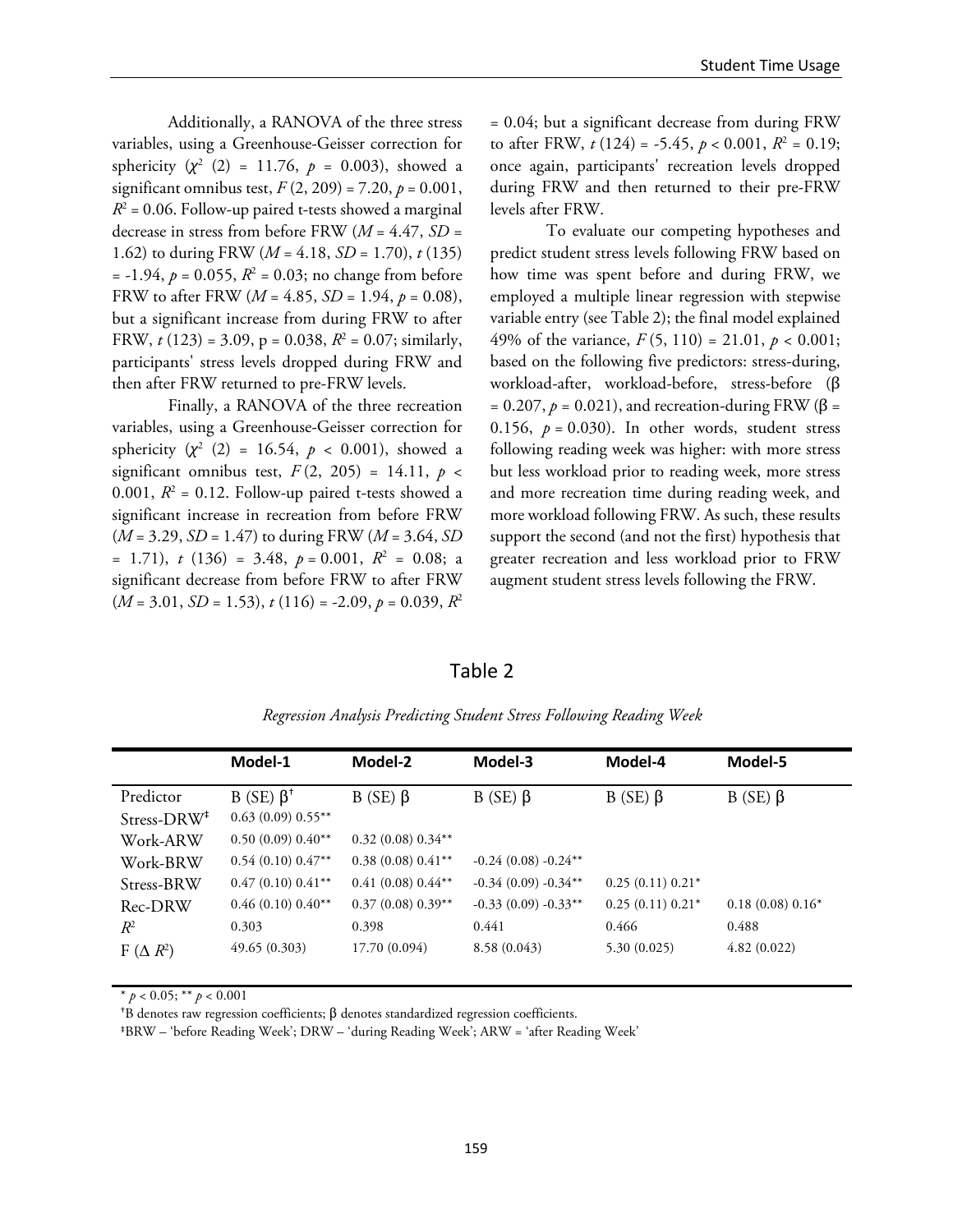# **Discussion**

The present study is unique in its mission to track (in real time) the activity, stress, and workload levels of students before, during, and after FRW. By assessing these key variables at three random times of day across 21 consecutive days, these results shed essential light on the question of student time management and usage before, during, and after a seven-day latency within the academic semester. Results showed that students' perceived stress after FRW was significantly predicted based on how students spent their time before and during FRW. Specifically (and with little surprise), those students who spent their time engaged in schoolwork before and during FRW reported less stress (and academic workload) following the break. Conversely, their stress increased with more time spent recreating during the FRW.

As previously noted, there remains much debate surrounding the practical utility of the FRW; yet the break during the winter semester curiously receives far less scrutiny. More so, there is a tradition surrounding the mid-semester break perpetuated through popular culture. That is, in keeping with long-held traditions, one may uncover from the past a sound and viable argument for the establishment of Winter Reading Week as an agricultural practice (with the further need of additional hands during planting season). Today however, the Winter Reading Week, arguably a staple amid academic entitlements, risks leaving students the impression that the second semester may be more difficult and deserving of a break. Consequently, universities that lack a FRW may leave students with the belief that their personal stress, struggles, and adjustments are neither relevant nor validated by institutional administration officials.

We should caution the reader on the limits we encountered when analyzing the current sample. Our participants represented unquestionably a sample of convenience, constituting a small proportion of students at a particular Canadian university who elected to participate for entry in a bookstore draw. Confidence in the findings would be augmented certainly by casting a wider net across both the university and college sectors at various

institutions across Canada or even the United States. Likewise, this study would benefit from additional qualitative measures to drill down deeper into the students' explanations concerning their time usage at various points in the academic semester.

That aside, the present results offer worthwhile implications for how college and university counsellors and administrators may best advise their students on effective time usage and management. For instance, student advisory sessions could educate students as to the ramifications of procrastination, on the one hand, and the dedicated attendance to personal mental health issues, such as community and family affiliation, on the other hand. By this, students should see the benefits of taking much needed personal time to recuperate from stressful academic demands as weighed against academic deadlines plus responsibilities at both home and work.

## Future Research

Future studies could make use of a larger and more diverse sample to not only increase the statistical power in their analyses but to permit the breakdown and comparison of students from, for instance, unique and diverse faculties. It is arguable that different faculties may either implicitly or explicitly emphasize their own set of study and coping skills; moreover, one may expect students to better manage FRW over time so that strategies that proved less than useful one semester are not repeated in future breaks. By this token, this may invite researchers to pursue a two-pronged approach using this methodology wherein time usage is tracked at both Reading Weeks, adding further controls to the research questions. We might hypothesize that students (chiefly first-year) may learn to use the Winter Reading Week more effectively given their experience (and aftermath) following Fall Reading Week.

Similarly, researchers may opt to include standard personality measures within the initial screening and demographic questionnaires to identify a prototype of student likely to select a particular style of time usage (like recreation) during FRW. One may expect variations in responses along the Big-Five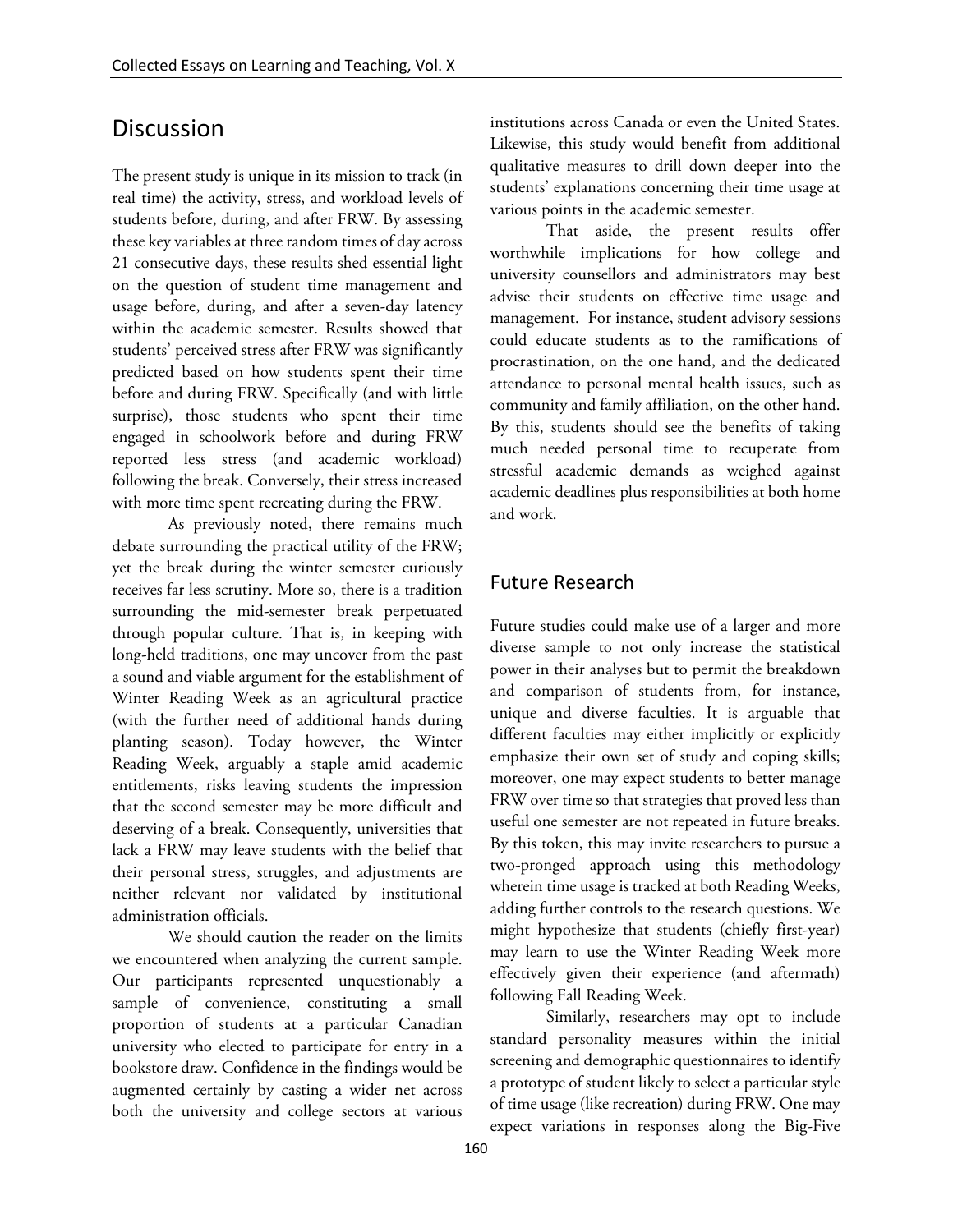personality dimensions – including openness to experience, conscientiousness, extraversion, agreeableness, and neuroticism – as measured by the Ten-Item Personality Inventory (Gosling, Rentfrow, & Swann, 2003). Likewise, conducting a screening for students' coping strategies (Brief-COPE; Carver, 1997) may offer new insights into student stress management. Furthermore, the collection of students' GPA (at both the start and conclusion of the study) would allow for further and more relevant hypothesis testing concerning the short- and longterm impact of mid-semester time usage on scholastic achievement. Presumably, students who excel academically have acquired a more adaptive technique for spending FRW than those at or below the course average. We would further expect highachieving students to be among those who find a balance between academic tasks and recreation during FRW.

Given our present observations of differences in perceived stress across academic years, a further inquiry into student time usage during FRW could include a sample of graduate students to determine whether more experienced students have acquired a better skillset to master FRW. We expect that graduate students would have reached a higher level of ability – including time management skills, effective coping strategies, and the ability to be selfstarted as well as to set and follow one's own deadlines. A vital question as yet unstated concerns how *faculty* spend their FRW; indeed, they too may benefit from the FRW by taking the opportunity to recharge, fine-tune lectures and prepare tests and assignments, and even reflect thoughtfully on other academic commitments such as supervisory relationships, committee work, and research. Further study could develop greater controls to identify possible experimental artefacts. For instance, although we held the number of daily student notifications to three times per day, others may vary the number to fewer (e.g., one) or several more (e.g., eight); or further extend the assessment scope from our three-week period to more or less. We caution though that the mere act of repeatedly assessing student time usage may inadvertently influence it through constant reminders. It remains to be seen whether multiple smartphone pings may increase

study behaviour or incite instead an early exit from the study.

The question remains how educators and administrators alike can offer students better coping and study skills during the semester (particularly during FRW), and how they can encourage helpseeking among students. Whereas some universities offer study-skill training, students are generally hesitant to seek out support due to a perceived stigma (Calloway et al., 2012). Coupled with our suggestions, it may be relevant to re-assess a collected student sample after it has been exposed to any intervention – stressing the importance of finding a balance between recreating and studying – via a necessary follow-up to track any changes to time usage.

# References

- Adlaf, E. M., Gliksman, L., Demers, A., & Newton-Taylor, B. (2001). The prevalence of elevated psychological distress among Canadian undergraduates: Findings from the 1998 Canadian Campus Survey. *Journal of American College Health, 50*(2)*,* 67-72. [VIEW ITEM](http://dx.doi.org/10.1080/07448480109596009)
- Booth, R. W., Sharma, D., & Leader, T. I. (2016). The age of anxiety? It depends where you look: Changes in STAI trait anxiety, 1970-2010. *Social Psychiatry and Psychiatric Epidemiology, 51*(2), 193-202*.* [VIEW ITEM](http://dx.doi.org/10.1007/s00127-015-1096-0)
- Calloway, S. J., Kelly, P., & Ward-Smith, P. (2012). Stressors and barriers to help seeking for psychological distress among students attending a rural university. *Journal of Rural Mental Health, 36*(1), 3-10. [VIEW ITEM](http://dx.doi.org/10.1037/h0094774)
- Carver, C. S. (1997). You want to measure coping but your protocol's too long: Consider the Brief COPE. *International Journal of Behavioral Medicine, 4*(1), 92-100. [VIEW](http://dx.doi.org/10.1207/s15327558ijbm0401_6)  [ITEM](http://dx.doi.org/10.1207/s15327558ijbm0401_6)